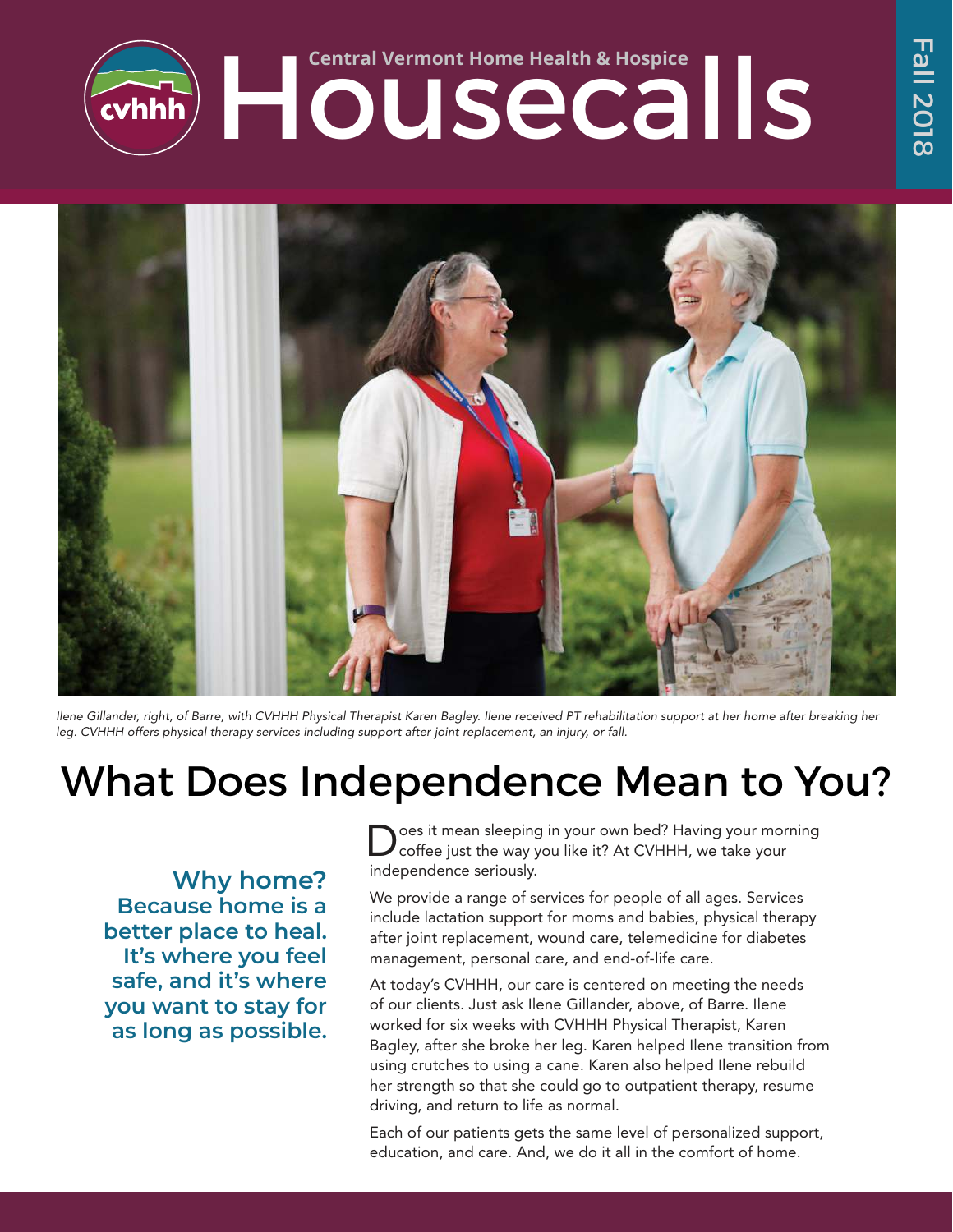

### **Your Home. Your Independence.**

Central Vermont Home Health & Hospice is your local, full-service Visiting Nurse Association. For over 100 years, we've provided health- and supportive-care services to central Vermonters at home.

Our Services Include:

- • Physical, Speech & Occupational Therapy
- Recovery from Surgery
- Recovery from Stroke
- • Wound Care & Telemedicine
- • Better Breathing Care
- • Heart Disease Care
- • Diabetes Care
- • Medical Social Work
- • Hospice Care
- • Bereavement Support
- • Palliative Care for Children & Adults
- Maternal & Child Health Care
- • Personal Care & Homemaking

Housecalls is published twice a year. For inquiries, please contact marketing@cvhhh.org

MAIN OFFICE 600 Granger Road, Barre, VT 05641 (802) 223-1878 www.cvhhh.org

## **A Message from Sandy Rousse, CEO**



 $\overline{\mathsf{L}}$ ast month, Katy Leffel, RN, CLC, CVHHH's Maternal-Child Health Manager, represented Vermont at the Maternal Early Childhood Sustained Home Visiting (MECSH) conference in Australia. This is a significant accomplishment, and we are proud of Katy, who presented with a colleague from the VNA & Hospice of the Southwest Region.

MECSH, now called Strong Families Vermont, connects pregnant women with a nurse, who stays with mom through pregnancy, birth, and the

child's first two years. The supports provided are not necessarily directed at medical problems. The program's goals are broader to help mothers build their capacity as parents through education and goal setting. A home visit, Katy shared, does not always have to happen when something is wrong. It can offer care that is more preventive.

Strong Families Vermont represents a positive trend in healthcare, and it reminds me of another local program. Earlier this year, I joined THRIVE's leadership team, which is comprised of about 15 community providers. THRIVE is an accountable community for health whose goal is to build a more resilient central Vermont by optimizing people's health and wellbeing. Like Strong Families Vermont, THRIVE recognizes the impact that social determinants of health—food, housing, financial wellbeing—are important and impact a person's overall healthcare. Though THRIVE is in its infancy, I am eager to help develop truly innovative solutions that will open up new pathways for central Vermonters to engage with their community and to thrive.

As you read this issue of Housecalls, keep in mind the myriad ways that CVHHH engages with your friends and neighbors. We provide critical medical and supportive care for individuals from pregnancy and birth through the end of life—and every stage in between—so that people can stay in their homes. We host low-cost foot-care clinics and free grief support groups. We are embedded in our community, and we are committed to supporting a thriving central Vermont.

On behalf of the Board of Directors and Senior Management team, have a healthy holiday season and a wonderful new year.

Do you have a comment for CVHHH? We'd like to hear from you. Please email marketing@cvhhh.org or call (802) 224-2215.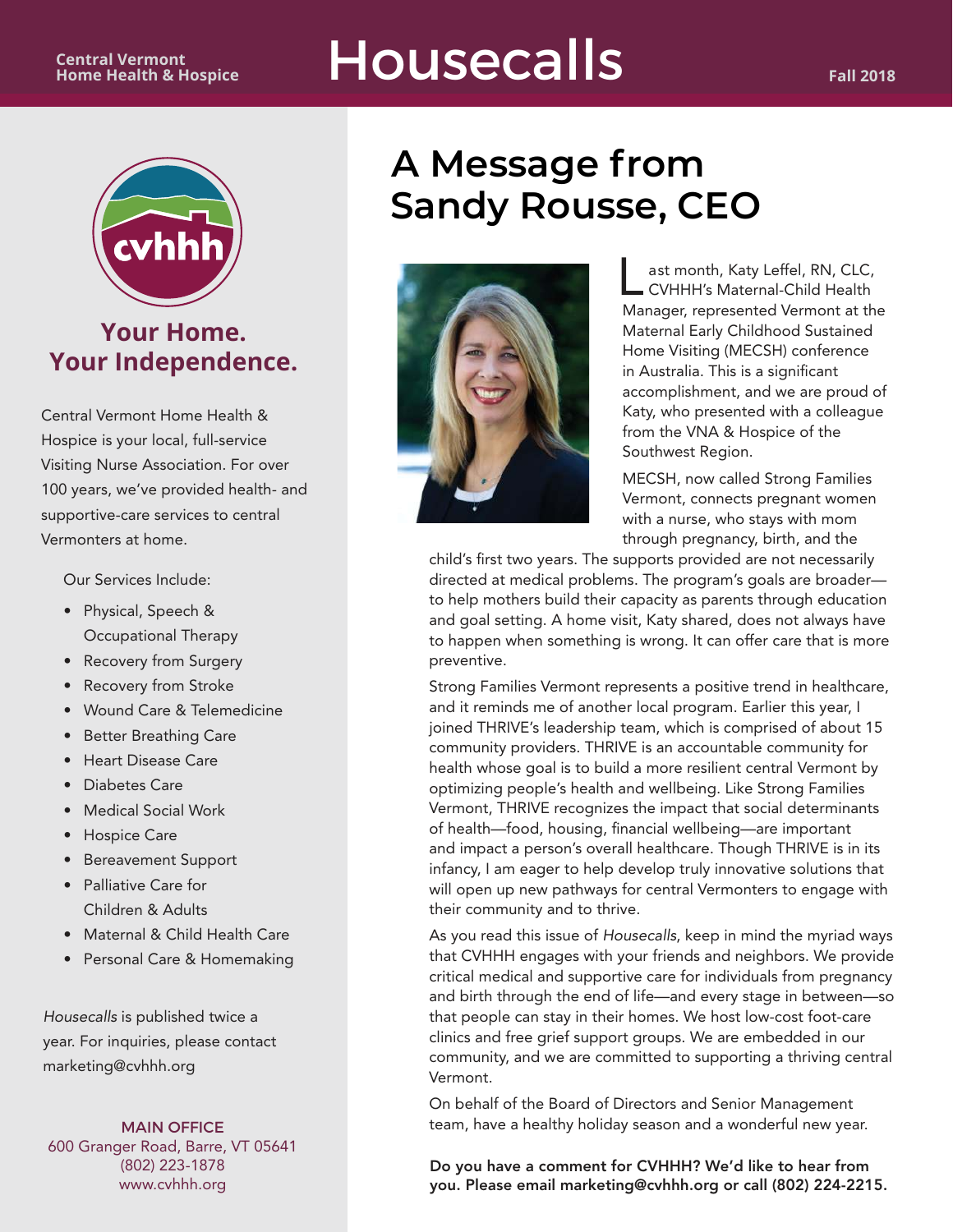

Gordie Eurich and his daughter, Ellen Eurich, during a hike at Mad River Glen. Gordie and Ellen have fond memories of taking hikes there with Casey Eurich, Gordie's wife and Ellen's mother.

## **Fall Honorary Chairs Gordie & Ellen Eurich**

This is an excerpt from the letter written by Gordie Eurich and his daughter Ellen Eurich, in memory of their wife and mother, Casey Eurich. We are honored to welcome Gordie and Ellen as Honorary Chairs of our Fall Appeal.

"It is with pride that I, with my daughter Ellen, share the story of our family's relationship with Central Vermont Home Health & Hospice as Honorary Chairs of the Fall Appeal.

In early 2015, my wife, and Ellen's mother, Casey Eurich, was diagnosed with Metastatic Melanoma brain cancer, originating from an unknown primary source. It was a difficult diagnosis with a challenging prognosis and low survival rate.

At the end of a courageous five months, including major brain surgery and countless trips to UVM Medical Center for treatments, Casey made the choice to remain home to spend the final days of her life surrounded by family and friends. That choice was made possible because of the services provided by CVHHH, and for that, Ellen, Casey, and I will be

eternally grateful. The caregivers seamlessly united with our family and, in a sensitive and caring way, provided the critical information needed to comfort

Casey. She was given the gift of being surrounded by family and friends in her last days in our home by some very courageous and empathetic people.

#### **"Please join me and Ellen in our ongoing commitment to ensure that CVHHH remains vital and thrives."**

CVHHH has a mission of generosity, kindness, and selflessness that continues to be an essential component that unites our community."

To read the letter in its entirety, and to make a secure donation, visit www.cvhhh.org/fallappeal2018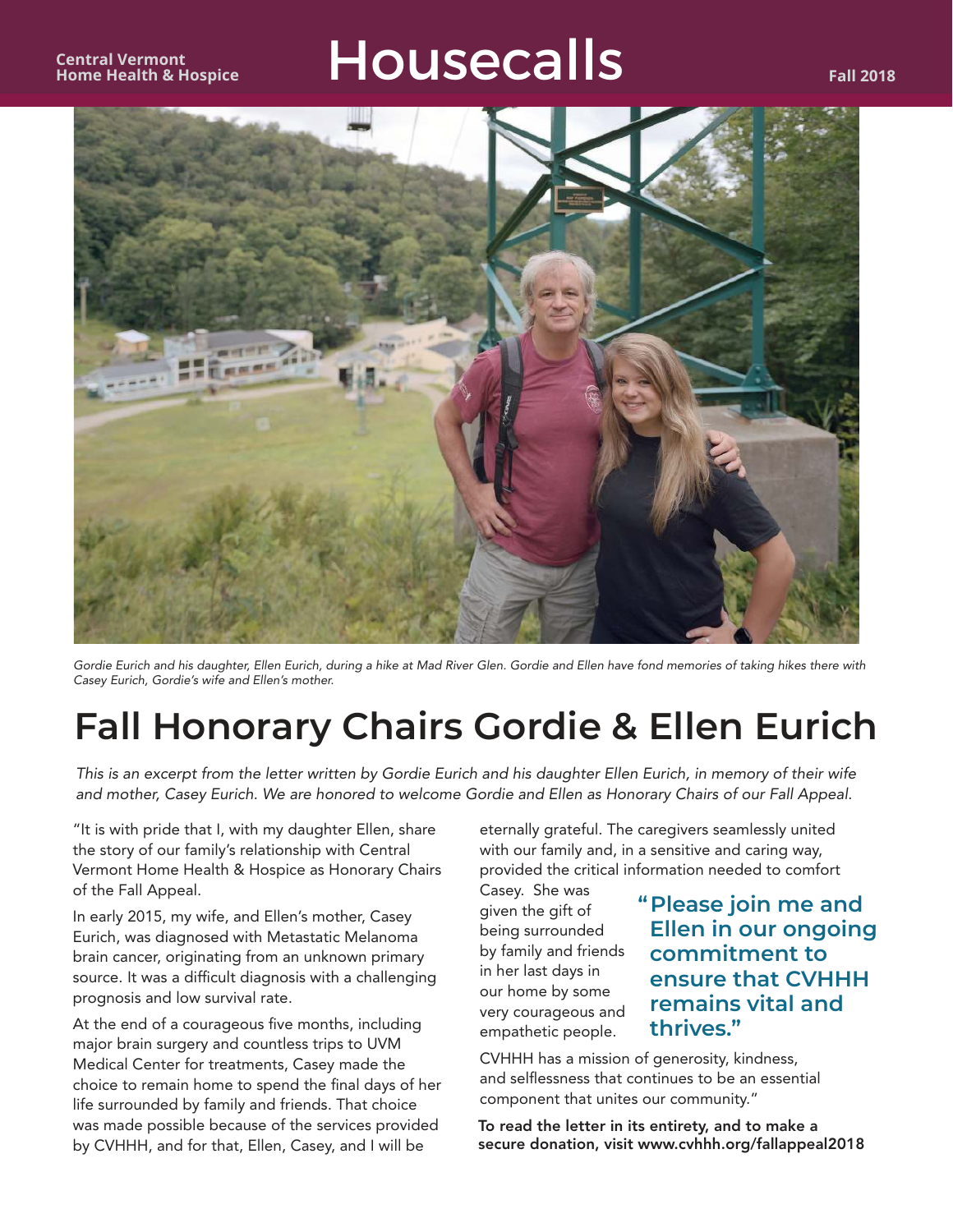

### **Thank you to our sponsors for your extraordinary support in 2018**

The 19th Annual Seasons of Life Fashion Show, Dinner and Live Auction was held at the Capitol Plaza Hotel on Friday, October 26th. Sandy Rousse, President and CEO along with Bill Patno, CVHHH Board Member, opened the show with remarks on the importance of CVHHH's services in our community. TJ Michaels from 107.1 Frank FM kept the show entertaining announcing two modeling sets and the top winners of the Wine Pull. Auctioneer Jamie Polli from Game Shows VT auctioned off





www.codychevrolet.com

**CARMEN BECK** *In Honor of Paul Beck*

them," said Farnum.



**JOHN GARDNER** *Gardner Insurance Services*

eighteen live auction packages and guests also enjoyed purchasing accessories from the India Hicks Trunk Show. Kim Farnum, Manager of Community Relations and Development was pleased to surpass this year's goal of \$40,000 in net proceeds. "Thank you to all of our sponsors, guests, and volunteers who made it possible to accomplish this. Your support makes it possible for CVHHH to continue to provide services to all who need

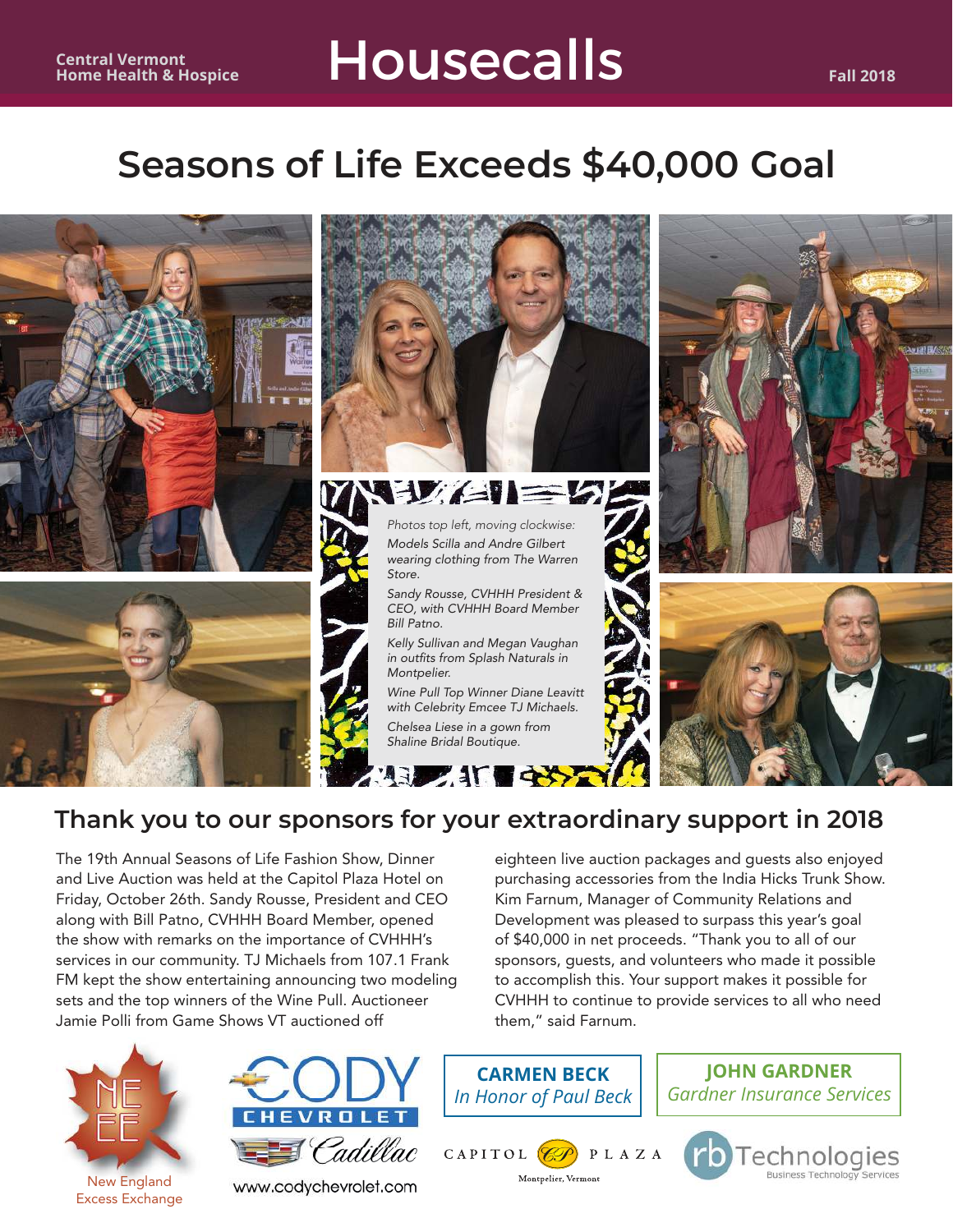

### **Volunteer at Home Health:** Support Your Community

We rely on, and are grateful for, the support of volunteers, like Judy Lang, above, who help us carry out our mission of caring for all central Vermonters regardless their ability to pay. There are many opportunities for you to volunteer.

For more info, visit www.cvhhh.org/volunteer

### **How Can I Help?**

#### **HOSPICE VOLUNTEERS**

Sit with patients, provide companionship, and run errands, among other tasks

#### **OFFICE VOLUNTEERS**

Help with administrative tasks at our main office in Berlin

**EVENTS VOLUNTEERS** Assist with planning fundraising events or help the day of an event

**COMMUNITY VOLUNTEERS** Support health promotions activities in central Vermont

#### **PATIENT SURVEY VOLUNTEERS**

Work with our Chief Quality Officer to call current patients to ask about their satisfaction with our care. Training, and a script, are provided. We are looking for a commitment of about two hours every month.

'64

## Chez Henri Cup SKI RACE & RAFFLE

### SATURDAY MARCH 23, 2019

Stay up to date with event information by visiting www.cvhhh.org

### SAVE THE DATE!